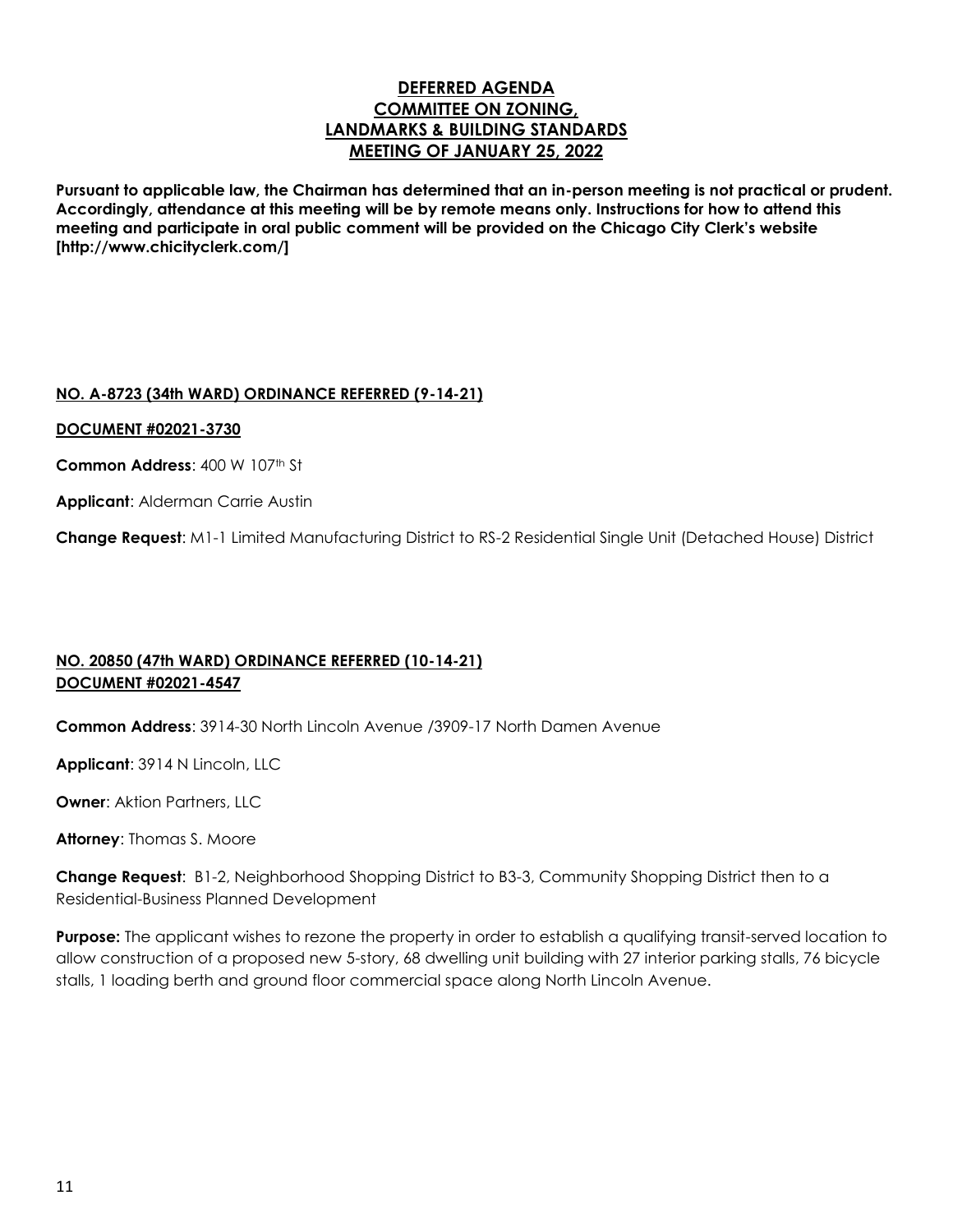## **NO. 20708 (27th WARD) ORDINANCE REFERRED (5-26-21) DOCUMENT #02021-1973**

### **Common Address:** 1223-1245 W. Fulton

**Applicant**: 1245 W. Fulton, LLC

**Owner:** 1227 W. Fulton, LLC

**Attorney**: Rich Klawiter & Katie Jahnke Dale - DLA Piper, LLP

**Change Request**: C3-3, Commercial, Manufacturing & Employment District/M2-3, Light Industry District to DX-7, Downtown Mixed-Use District then to a Residential-Business Planned Development

**Purpose**: Mandatory Planned Development pursuant to 17-8-0512 (Tall Buildings), 17-8-0513 (Large Residential Developments) and 17-8-0514 (Bonus Floor Area)

### **NO. 20375 (26th WARD) ORDINANCE REFERRED (4-22-20) DOCUMENT #02020-1896**

**Common Address:** 1201-1209 N. California Avenue; 2744-2758 W. Division Street

**Applicant**: 1201 N. California HHDC, LLC

**Owner:** 1201 N. California HHDC, LLC

**Attorney:** Steven Friedland, Applegate & Thorne-Thomsen

**Change Request:** B1-1, Neighborhood Shopping District to a B3-5, Community Shopping District and then to a planned development

**Purpose:** To develop 64 residential units at the property.

### **NO. 19933T1 (25th WARD) ORDINANCE REFERRED (1-23-19) DOCUMENT #O2019-299**

**Common Address**: 2324 West Cullerton Street

**Applicant**: Cloud Property Management, LLC; 2324 Series

**Owner:** Cloud Property Management, LLC; 2324 Series

**Attorney:** Rolando Acosta

**Change Request:** RT4 Residential Two-Flat, Townhouse and Multi-Unit District to B2-3 Neighborhood Mixed Use District

**Purpose:** The Applicant proposes to rezone the property to convert the main residential building from three dwelling units to four dwelling units and to convert the rear residential building from two dwelling units to three dwelling units for a total of seven dwelling units on the zoning lot. The Applicant will provide two parking spaces. The Applicant also seeks relief, through this Type 1 application and through the Transit-Oriented Provisions of the Chicago Zoning Ordinance, to eliminate the remaining required five parking spaces. There will be no change to the existing height of both buildings.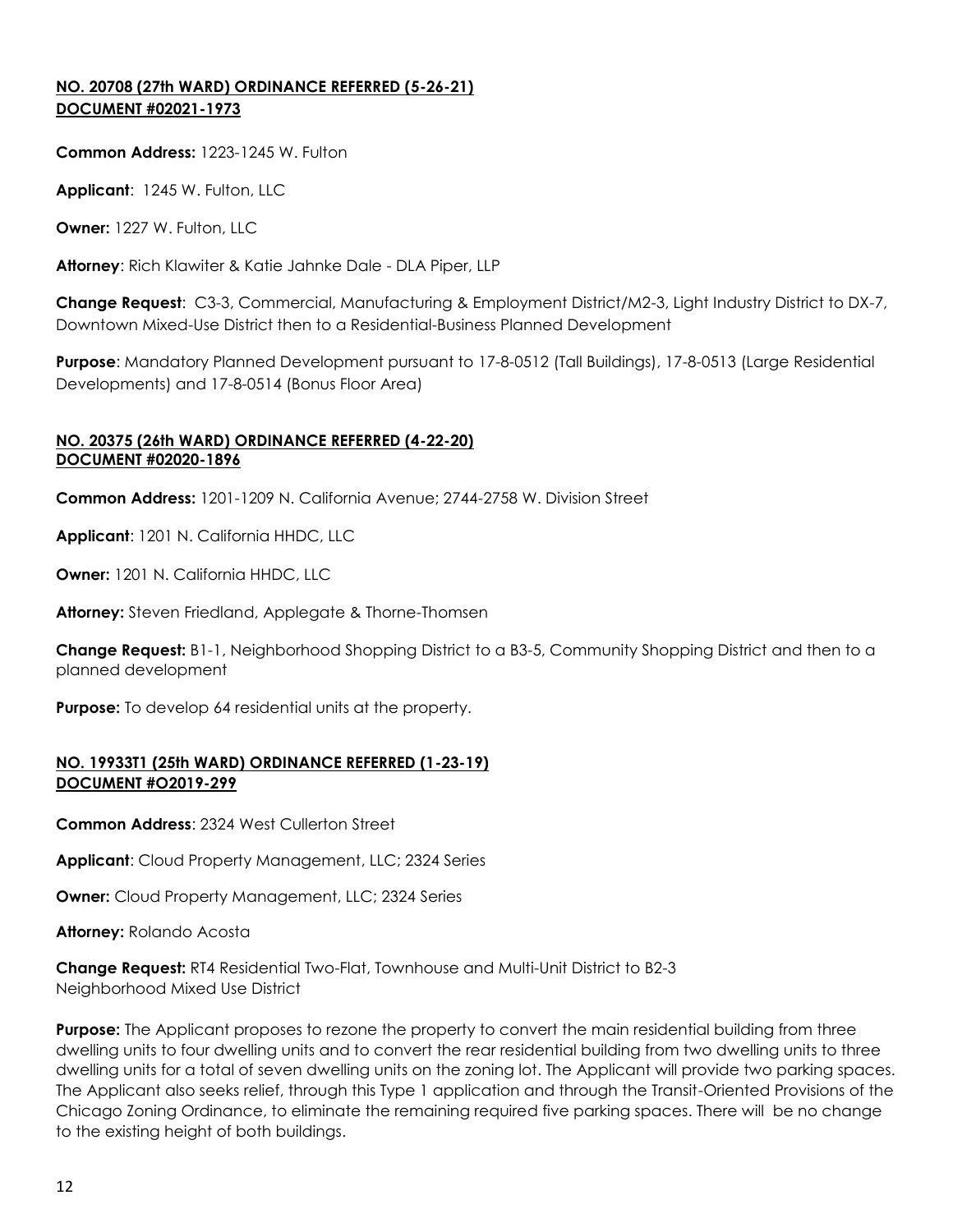### **NO. 20852 (24th WARD) ORDINANCE REFERRED (10-14-21) DOCUMENT #02021-4545**

**Common Address:** 3401-3423 W. Ogden Ave; 1842-1854 S. Homan Ave.; 1901-1909 S Trumbull Ave.

**Applicant**: East Lake Management & Development Corp.

**Owner**: City of Chicago

**Attorney:** Amy Degnan/Richard A. Toth/Mara Georges, Daley and Georges. Ltd.

**Change Request:** Planned Development No. 833 to B3-3, Community Shopping District then to Residential Business Planned Development

**Purpose**: To allow development of a 6-story residential building with 64 dwelling units, approximately 74'-0" feet high, approximately 5,284 square feet of commercial space in the 6-story building, with approximately 20 parking spaces

# **NO. 20869 (22nd WARD) ORDINANCE REFERRED (11-17-21) DOCUMENT #02021-5158**

**Common Address:** 3201-3345 W. 31<sup>st</sup> Street and 3100-3258 S. Kedzie Avenue

**Applicant**: Chicago Southwest Development Corporation

**Owner:** Chicago Board of Education

**Attorney**: Lenny D. Asaro

**Change Request**: C3-1, Commercial, Manufacturing and Employment District, M3-3, Heavy Industry District and Institutional Business Planned Development No. 1212 to C2-5, Motor Vehicle-Related Commercial District then to a Residential-Institutional Business Planned Development

**Purpose:** Mandatory Planned Development pursuant to Sections 17-8-0504 (Hospitals, Colleges, Universities and Campus-Style Institutional Uses) 17-8-0510-A (Large Commercial Developments), 17-8-0510-B (Large Commercial Developments), 17-8-0515-A (Expansions of Existing Development) and 17-8-0515-B (Expansions of Existing Development).

## **NO. 20773 (11th WARD) ORDINANCE REFERRED (6-23-21) DOCUMENT #02021-2738**

**Common Address:** 3900 S Normal Ave

**Applicant**: 3900 S Normal TMG, LLC

**Owner**: 3900 S Normal TMG, LLC

**Attorney:** Barry Ash

**Change Request:** M2-3 Light Industry District to a Planned Development

**Purpose:** To build a 170,493 sq.ft. speculative industrial building